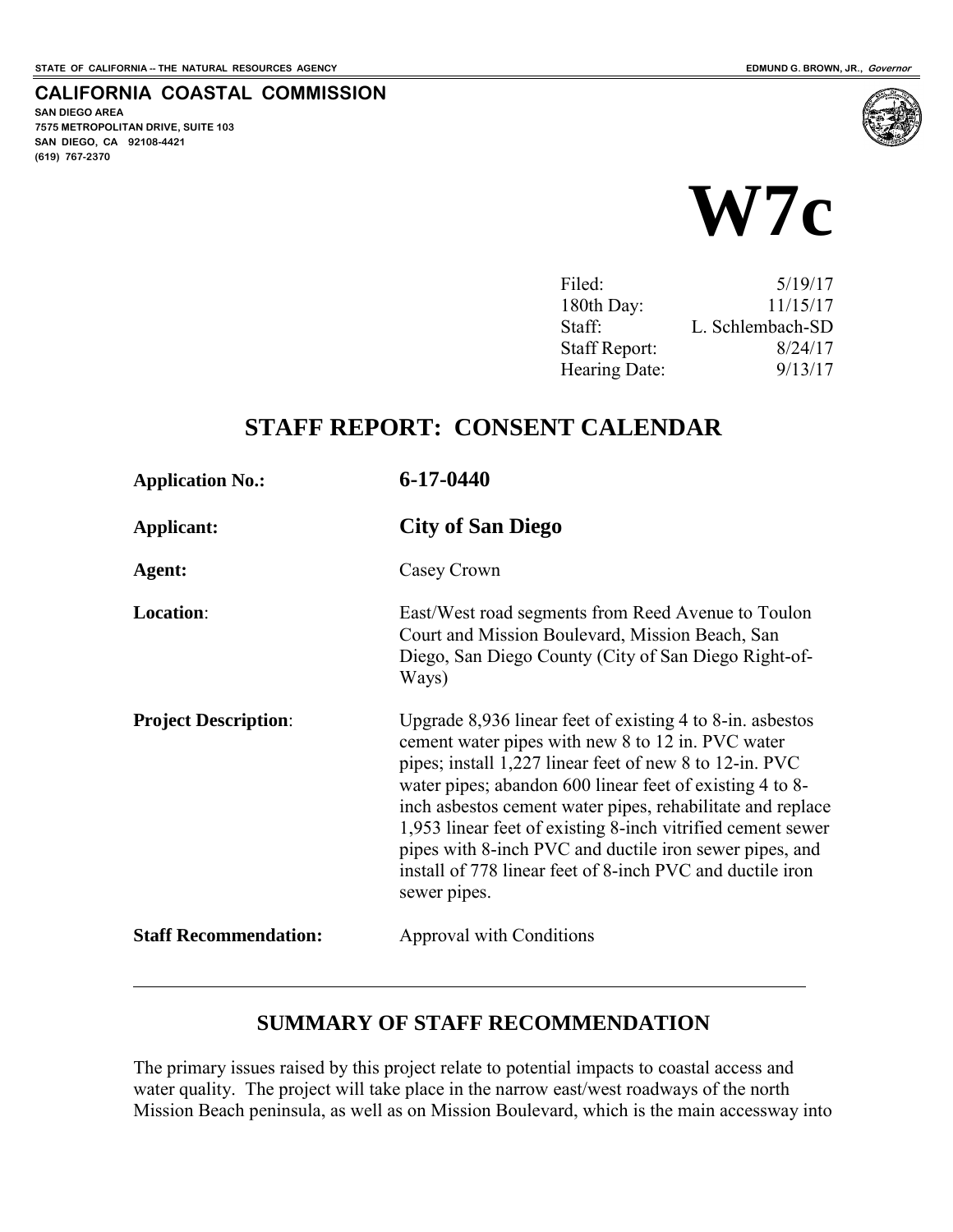#### 6-17-0440 (City of San Diego)

and out of the Mission Beach community and to the ocean and bayfront beaches. The presence of workers, equipment, and the temporary loss of parking in such a densely populated, popular beach area will have a temporary impact on public access by occupying public parking spaces for construction and storage or blocking public right-of-ways to and along the beach and the public boardwalks, especially during the summer months when beach use is at its peak [\(Exhibits 2 and 3\)](https://documents.coastal.ca.gov/reports/2017/9/W7c/W7c-9-2017-exhibits.pdf). In addition, because the work is occurring on roadways adjacent to the beach, there is the potential for adverse impacts to water quality.

To minimize adverse impacts to coastal access, **Special Condition 1** prohibits construction and staging during peak summer months (Memorial Day to Labor Day). The condition also requires the work on Mission Boulevard to occur only between October and April of any year. **Special Condition 2** requires submittal of a Water Pollution Control Plan and implementation of a suite of water quality best management practices.

Commission staff recommends **approval** of coastal development permit application 6-17- 0440 as conditioned.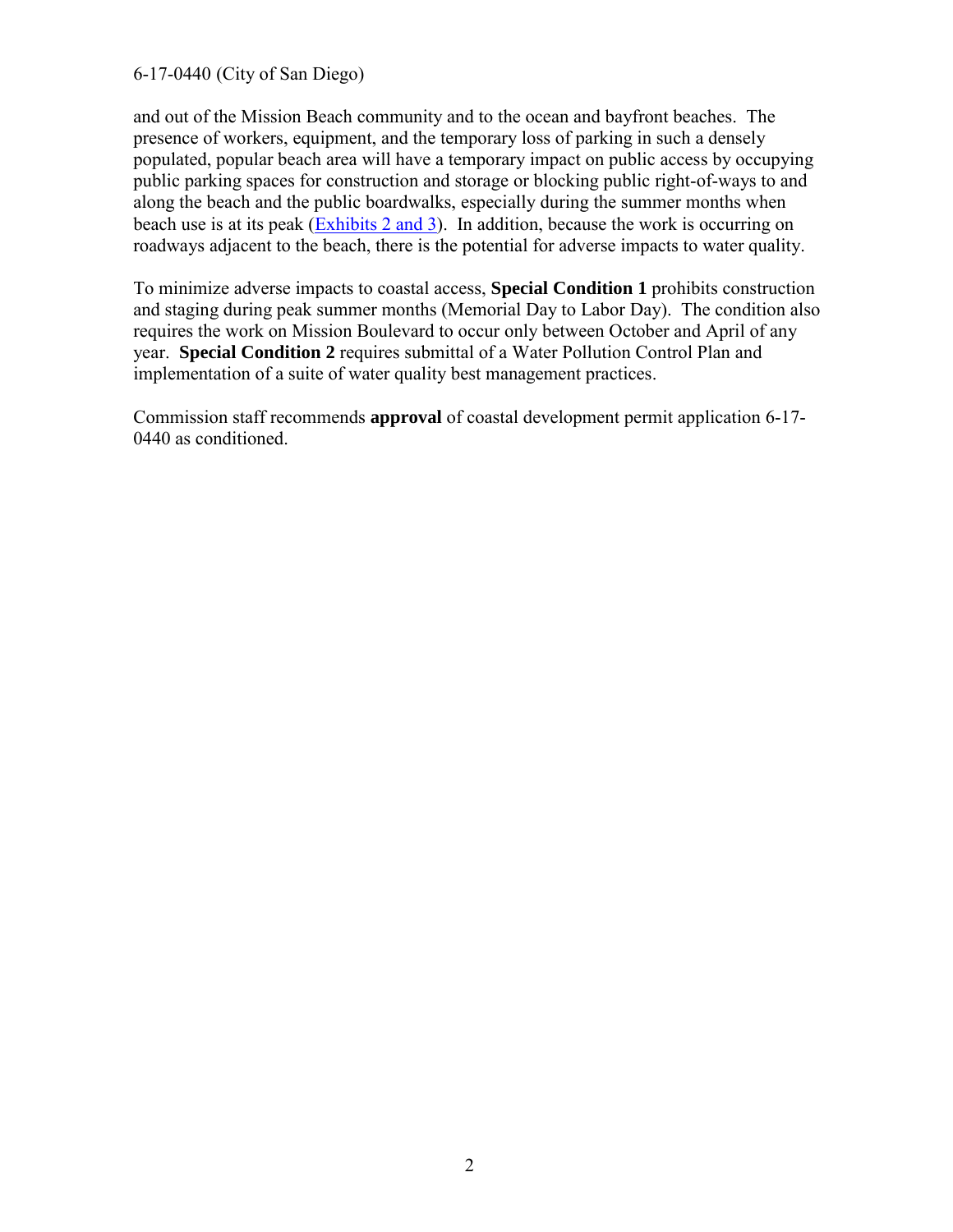# **TABLE OF CONTENTS**

| $\mathsf{A}$   |  |
|----------------|--|
| $\mathbf{B}$ . |  |
| $\mathbf C$    |  |
| D              |  |
|                |  |

# **EXHIBITS**

Exhibit  $1 -$ Vicinity Map Exhibit  $2 -$  Aerial Image Exhibit 3 – Site Plan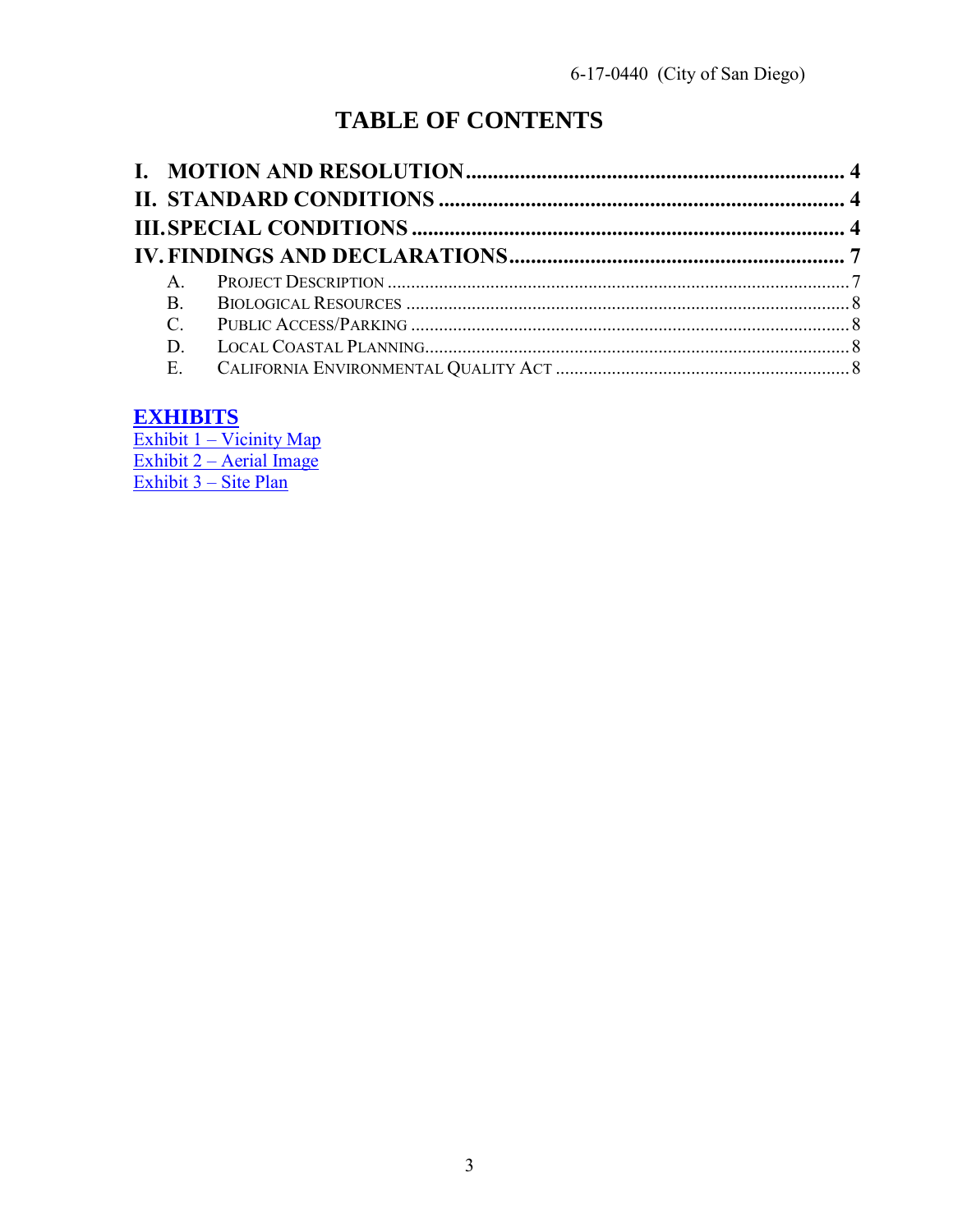# <span id="page-3-0"></span>**I. MOTION AND RESOLUTION**

### **Motion:**

*I move that the Commission approve the coastal development permit applications included on the consent calendar in accordance with the staff recommendations.* 

Staff recommends a **YES** vote. Passage of this motion will result in approval of all the permits included on the consent calendar. The motion passes only by affirmative vote of a majority of the Commissioners present.

# <span id="page-3-1"></span>**II. STANDARD CONDITIONS**

This permit is granted subject to the following standard conditions:

- 1. **Notice of Receipt and Acknowledgment**. The permit is not valid and development shall not commence until a copy of the permit, signed by the permittee or authorized agent, acknowledging receipt of the permit and acceptance of the terms and conditions, is returned to the Commission office.
- 2. **Expiration.** If development has not commenced, the permit will expire two years from the date on which the Commission voted on the application. Development shall be pursued in a diligent manner and completed in a reasonable period of time. Application for extension of the permit must be made prior to the expiration date.
- 3. **Interpretation.** Any questions of intent of interpretation of any condition will be resolved by the Executive Director or the Commission.
- 4. **Assignment.** The permit may be assigned to any qualified person, provided assignee files with the Commission an affidavit accepting all terms and conditions of the permit.
- 5. **Terms and Conditions Run with the Land.** These terms and conditions shall be perpetual, and it is the intention of the Commission and the permittee to bind all future owners and possessors of the subject property to the terms and conditions.

# <span id="page-3-2"></span>**III. SPECIAL CONDITIONS**

This permit is granted subject to the following special conditions:

### 1. **Timing of Construction.**

(a) No construction shall take place for the project from Memorial Day to Labor Day of any year. Construction shall protect and maximize public access, including by: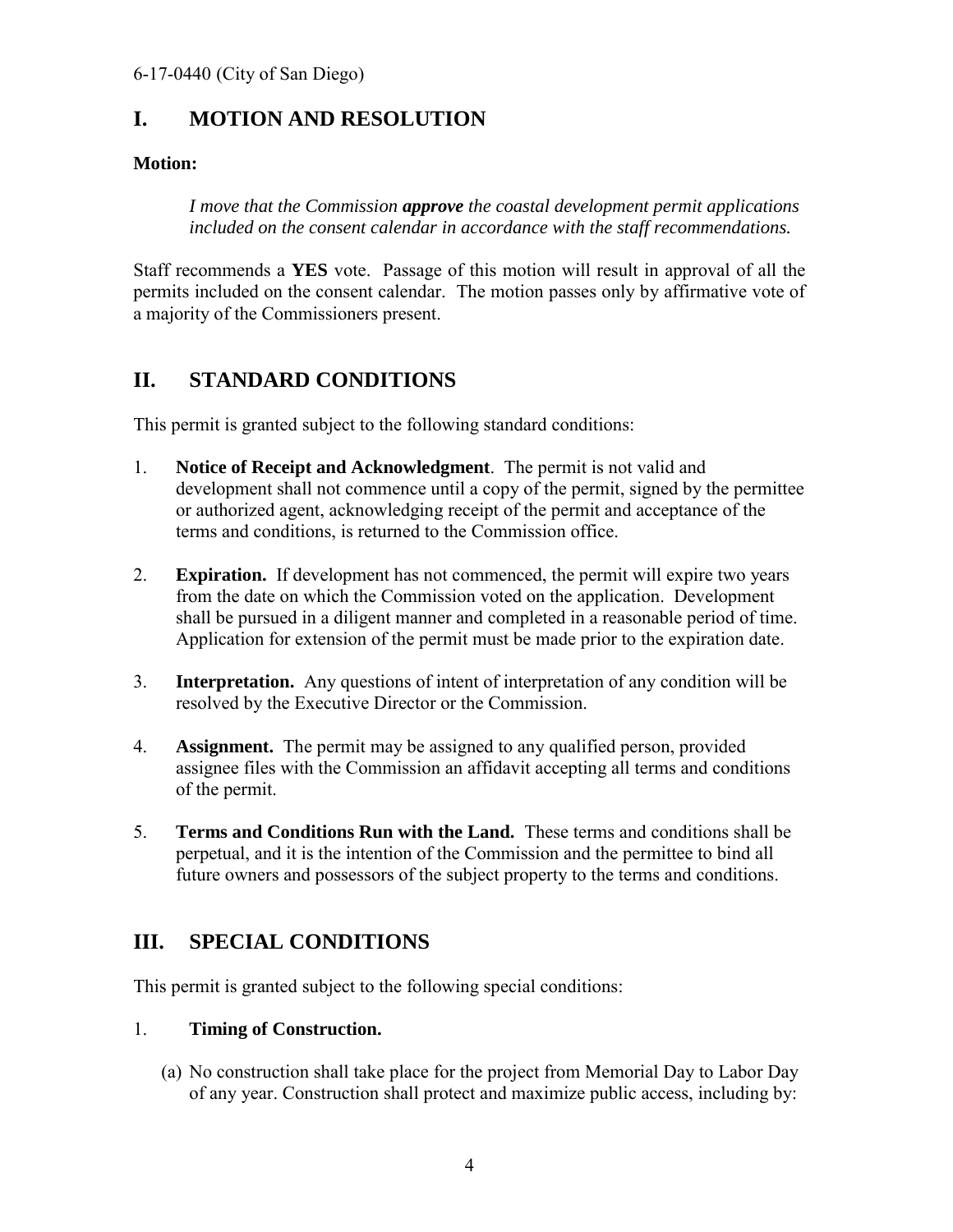- i. Access corridors and staging areas shall be located in a manner that has the least impact on public access via the maintenance of existing public parking areas and traffic flow on coastal access routes.
- ii. One northbound and one southbound lane of vehicular traffic on Mission Boulevard shall remain open at all times during construction of the approved project.
- iii. Construction on Mission Boulevard shall take place only between October 1 and April 30 of any year.
- (b) The permittee shall undertake development in conformance with the approved final plans unless the Commission amends this permit or the Executive Director provides a written determination that no amendment is legally required for any proposed minor deviations.

#### 2. **Final Construction Water Pollution Control Plan.**

#### **PRIOR TO ISSUANCE OF THE COASTAL DEVELOPMENT PERMIT**, the

applicant shall submit for the review and written approval of the Executive Director, one set of a final Water Pollution Control Plan for the project, prepared and signed by licensed engineer The final Plan shall demonstrate that all construction, including, but not limited to, clearing, grading, staging, storage of equipment and materials, or other activities that involve ground disturbance; building, reconstructing, or demolishing a structure; and creation or replacement of impervious surfaces, complies with the following requirements:

- (a) Best Management Practices (BMP's) designed to prevent spillage and/or runoff of construction-related materials, sediment, or contaminants associated with construction activity shall be implemented prior to the on-set of such activity. Selected BMP's shall be maintained in a functional condition throughout the duration of the project. Such measures shall include:
	- i. No demolition or construction materials, equipment, debris, or waste shall be placed or stored where it may enter sensitive habitat, receiving waters or a storm drain, or be subject to wave, wind, rain or tidal erosion and dispersion;
	- ii. Any and all debris resulting from demolition or construction activities, and any remaining construction material, shall be removed from the project site within 24 hours of completion of the project;
	- iii. Demolition or construction debris and sediment shall be removed from work areas each day that demolition or construction occurs to prevent the accumulation of sediment and other debris that may be discharged into coastal waters or storm drains;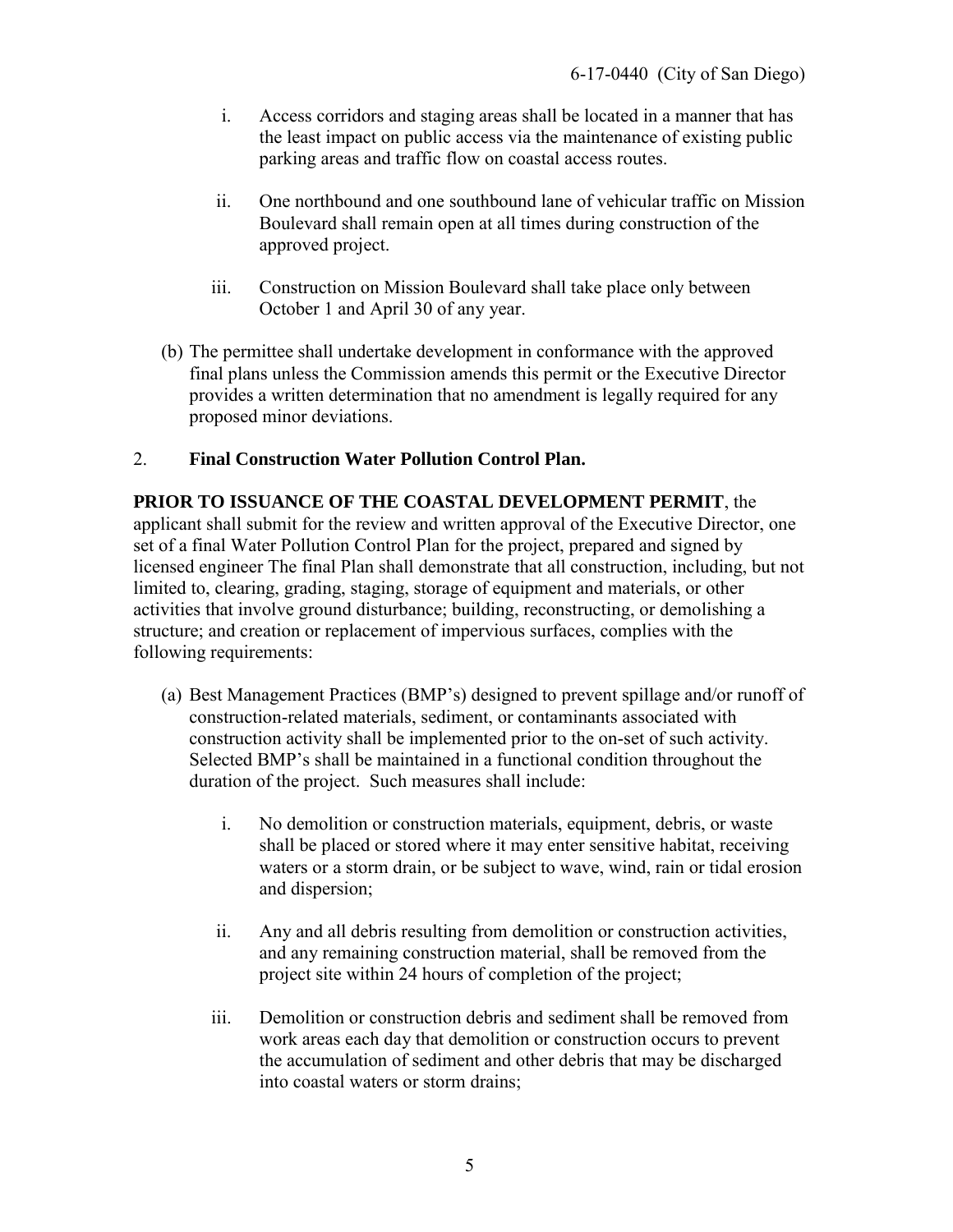#### 6-17-0440 (City of San Diego)

- iv. Erosion control/sedimentation Best Management Practices (BMP's) shall be used to control dust and sedimentation impacts to coastal waters during construction. BMP's shall include, but are not limited to: placement of sand bags around drainage inlets to prevent runoff/sediment transport into coastal waters;
- v. During construction, development shall avoid the use of temporary erosion and sediment control products (such as fiber rolls, erosion control blankets, mulch, and silt fences) that incorporate plastic netting (such as polypropylene, nylon, polyethylene, polyester, or other synthetic fibers), in order to minimize wildlife entanglement and plastic debris pollution;
- vi. All trash and debris shall be disposed in the proper trash and recycling receptacles at the end of every construction day;
- vii. The applicant shall provide adequate disposal facilities for solid waste, including excess concrete, produced during demolition or construction;
- viii. Debris shall be disposed of at a legal disposal site or recycled at a recycling facility. If the disposal site is located in the coastal zone, a Coastal Development Permit or an amendment to this permit shall be required before disposal can take place unless the Executive Director determines that no amendment or new permit is legally required;
	- ix. All construction materials stockpiled on site shall be covered and enclosed on all sides to ensure that the materials are not discharged to a storm drain inlet or receiving waters;
	- x. Machinery and equipment shall be maintained and washed in confined areas specifically designed to control runoff. If thinners, petroleum products or solvents must be used on site, they shall be properly recycled or disposed after use and not be discharged into storm drains, sewers, receiving waters or onto the unpaved ground;
- xi. The discharge of any hazardous materials into any receiving waters shall be prohibited;
- xii. Spill prevention and control measures shall be implemented to ensure the proper handling and storage of petroleum products and other construction materials. Measures shall include a designated fueling and vehicle maintenance area with appropriate berms and protection to prevent any spillage of gasoline or related petroleum products or contact with runoff. The designated area shall be equipped with spill control materials and located to minimize the risk of spills reaching receiving waters, storm drains, sewers or unpaved ground;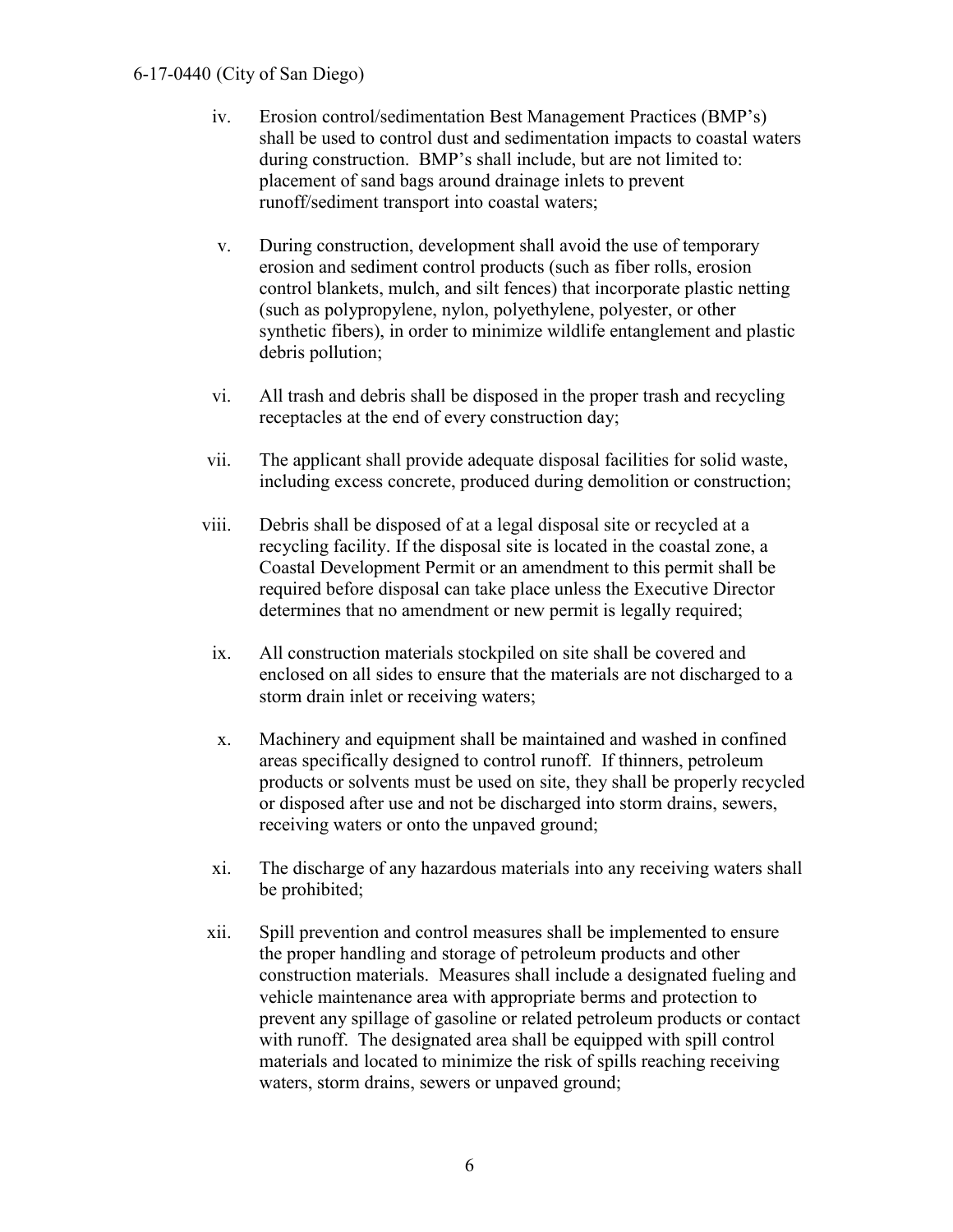- xiii. Best Management Practices (BMP's) and Good Housekeeping Practices (GHP's) designed to prevent spillage and/or runoff of demolition or construction-related materials, and to contain sediment or contaminants associated with demolition or construction activity, shall be implemented prior to the on-set of such activity;
- xiv. All BMP's shall be maintained in a functional condition throughout the duration of construction activity.
- (b) The permittee shall undertake development in conformance with the approved final plans unless the Commission amends this permit or the Executive Director provides a written determination that no amendment is legally required for any proposed minor deviations.

## <span id="page-6-0"></span>**IV. FINDINGS AND DECLARATIONS**

### <span id="page-6-1"></span>**A. PROJECT DESCRIPTION**

The proposed project is to upgrade 8,936 linear feet of existing 4 to 8-in. asbestos cement water pipes with new 8 to 12 in. PVC water pipes; install 1,227 linear feet of new 8 to 12-in. PVC water pipes; abandon 600 lf of existing 4 to 8-in. asbestos cement water pipes; rehabilitate and replace 1,953 lf of existing 8-in. vitrified cement sewer pipes with 8-in. PVC and ductile iron sewer pipes; and install 778 linear feet of 8-in. PVC and ductile iron sewer pipes within City right-of-ways and City utility easements within the Mission Beach and Pacific Beach communities of the City of San Diego [\(Exhibit 3\)](https://documents.coastal.ca.gov/reports/2017/9/w7c/w7c-9-2017-exhibits.pdf). The project also includes the following improvements: installation of curbside ramps, laterals, cleanouts, water meters, water boxes; rehabilitation of existing manholes; installation of new manholes; traffic controls, and slurry seal street resurfacing.

The Mission Beach community is a densely populated, popular beach area with limited public parking, especially during the summer months when beach use is at its peak. The project will occur on and immediately adjacent to Mission Boulevard, which constitutes the first public roadway and is the main accessway into and out of the Mission Beach community and to the ocean and bayfront beaches in Mission Beach. However, the project has been designed to minimize traffic and circulation impacts. All of the proposed work on Mission Boulevard will be conducted in a single, approximately two-month phase, which as conditioned, would occur between October and April, thus limiting impacts to public access. During that time, only one lane at a time will be closed to allow for traffic flow. The project will block existing, public street parking in the area where work is occurring; however, there will be no permanent loss of parking.

To limit impacts to public access and recreation, **Special Condition 1** prohibits construction and staging during peak summer months (Memorial Day to Labor Day), and limits construction on Mission Boulevard to between October and April of any year. The proposed project is not intended to increase capacity of the existing sewer and water lines, but to upgrade the facilities to current standards, which should reduce the risk of spills, thereby reducing potential impacts to water quality. However, since much of the work will occur to streets adjacent to the shoreline, construction water quality best management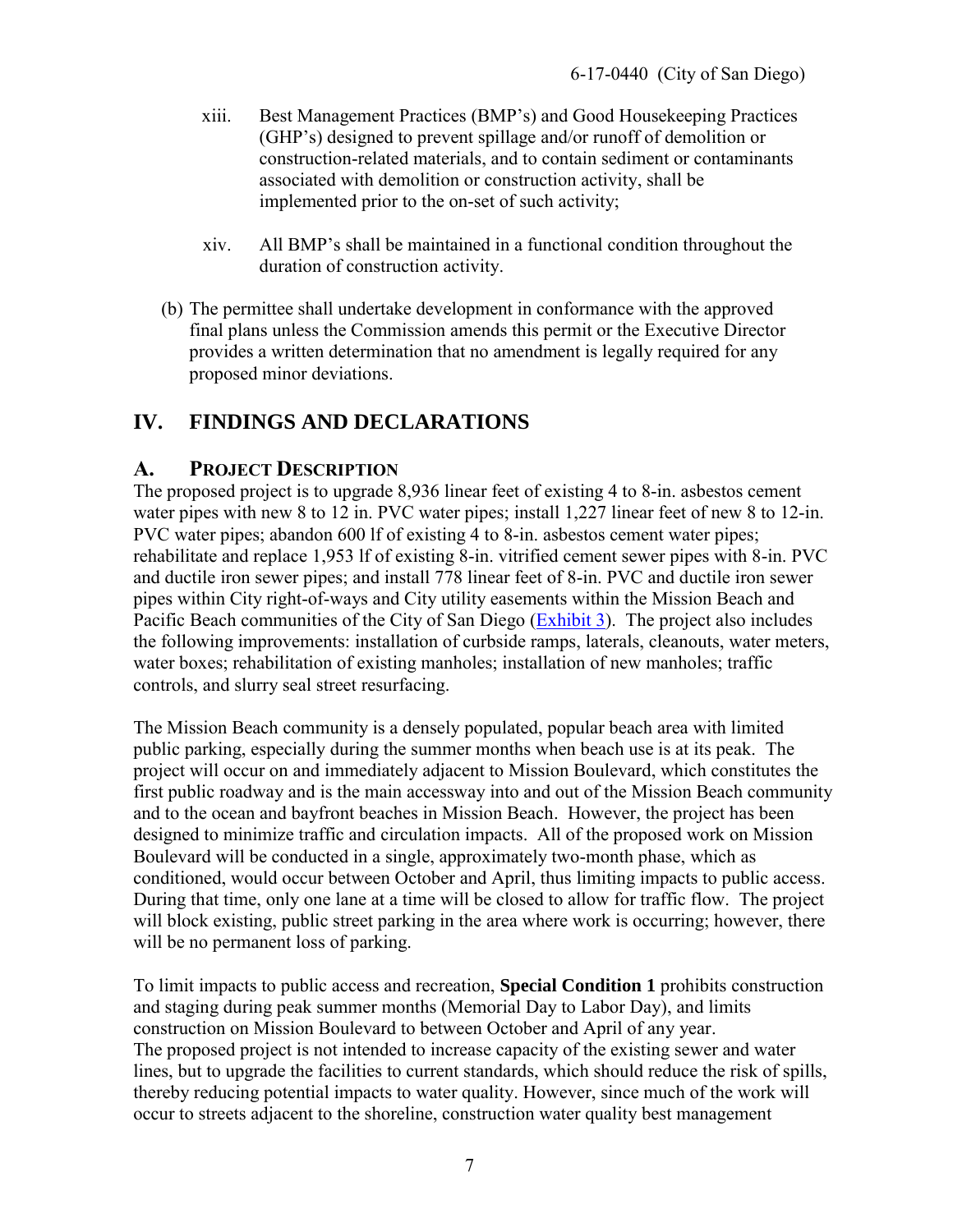#### 6-17-0440 (City of San Diego)

practices (BMPs) are necessary. Therefore, **Special Condition 2** requires the implementation of a suite of water quality best management practices (BMPs) and submittal of a final Water Pollution Control Plan (WPCP) prior to the beginning of any construction. The WPCP requires the use of BMPs and the creation of rain plan for use during rain events.

## <span id="page-7-0"></span>**B. BIOLOGICAL RESOURCES**

Coastal Act policies 30240 and 30251 restrict the alteration of natural landforms and protect sensitive habitats. Section 30231 of the Coastal Act requires that coastal waters are protected and runoff minimized.

The Commission's water quality staff have reviewed the City's draft WPCP and determined it will sufficient protect water quality. Therefore, the proposed development will not have an adverse impact on any sensitive habitat, and, as conditioned, will not result in erosion or adverse impacts to water quality, as adequate temporary erosion controls (construction BMPs) will be provided. Thus, the project is consistent with the resource protection policies of Chapter 3 of the Coastal Act.

## <span id="page-7-1"></span>**C. PUBLIC ACCESS/PARKING**

As conditioned, the proposed development will not have an adverse impact on public access to the coast or to nearby recreational facilities. As conditioned, the proposed development conforms to Sections 30210 through 30214, Sections 30220 through 30224, Section 30252 and Section 30604(c) of the Coastal Act.

## <span id="page-7-2"></span>**D. LOCAL COASTAL PLANNING**

The subject site is located in an area of original jurisdiction, where the Commission retains permanent permit authority and Chapter 3 of the Coastal Act remains the legal standard of review. As conditioned, the proposed development is consistent with Chapter 3 of the Coastal Act. Approval of the project, as conditioned, will not prejudice the ability of the City of San Diego to continue to implement its certified LCP for the Mission Beach community.

## <span id="page-7-3"></span>**E. CALIFORNIA ENVIRONMENTAL QUALITY ACT**

The City of San Diego prepared Mitigated Negative Declaration No. 255100 and an Addendum to Mitigated Negative Declaration No. 255100 for four, near-time pipeline projects as well as any subsequent future pipeline projects. The MND and Addendum to the MND identified potential impacts to archaeological resources, historical resources, paleontology, and land use (for projects located within 100 ft. of a Multi-Species Conservation Plan/Multi-Habitat Planning Area). The City created a Mitigation, Monitoring, and Reporting Program, which requires a pre-construction meeting with all necessary consultants and on-site monitoring.

The Coastal Commission has identified potential, adverse impacts to coastal access and water quality. Therefore, the permit has been conditioned to prohibit construction and staging on public streets and ROWs between Memorial Day and Labor day, in order to avoid impacts to traffic and circulation. In order to prevent impacts to water quality the permit has also been conditioned to require the use of Best Management Practices during construction.